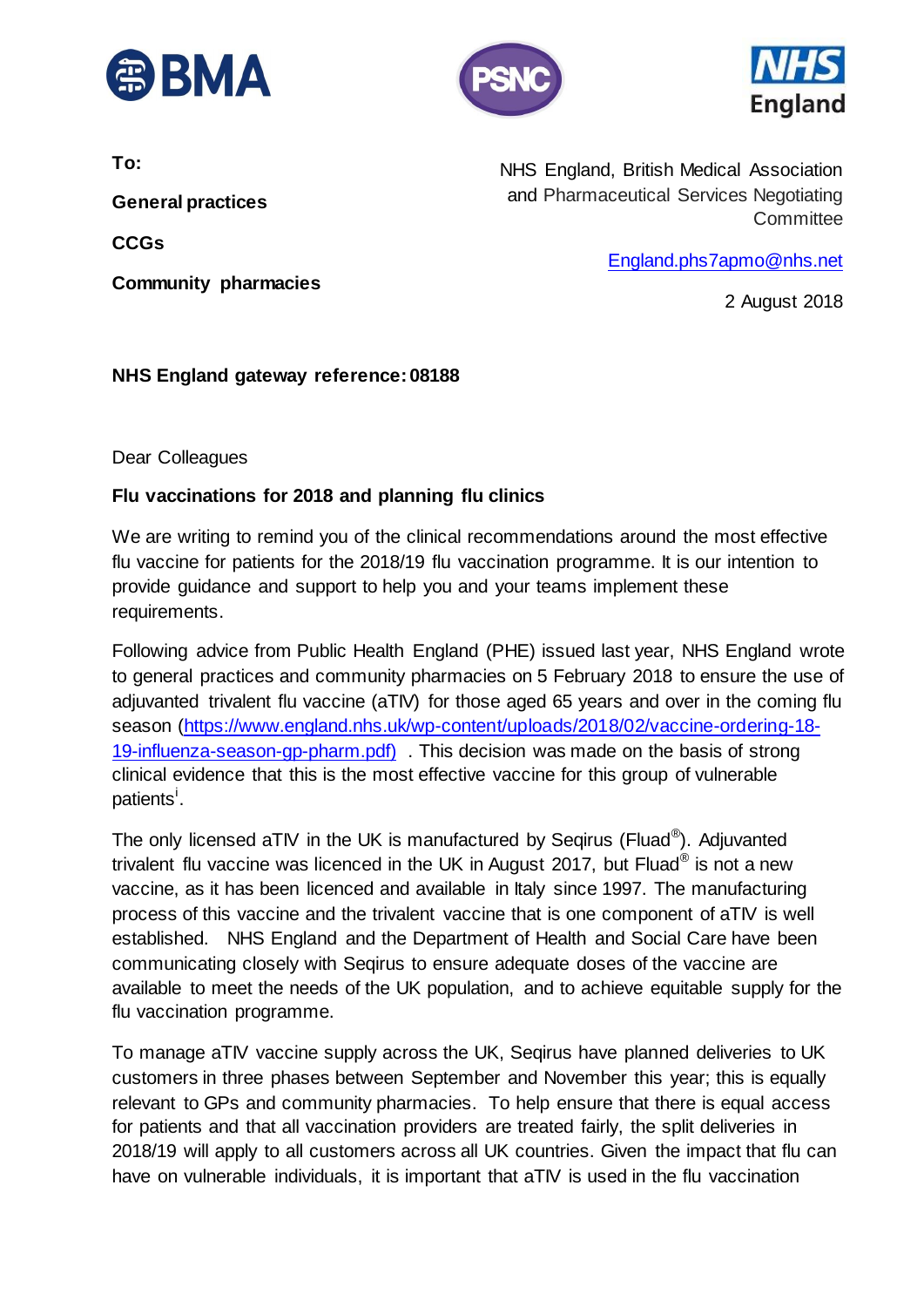programme as soon as possible. GPs and community pharmacies will all receive 40% of their aTIV order in September, 20% in October and 40% in November.

With appropriate planning all patients should be able to be offered protection before the flu season starts. The flu season often starts around December, though we know it can start earlier in some years. Previous patterns of immunisation suggest that not all of the 65 years and over group of patients are immunised early; data from the weekly ImmForm surveys shows that in 2017/18, 60% were immunised by the end of October, rising to ~70% by the end of November and 72.6% at the end of January.

Enclosed is some guidance and FAQs which have been developed by NHS England and PHE with the support of the British Medical Association (BMA) and the Pharmaceutical Services Negotiating Committee (PSNC). This will help you in planning delivery of your flu vaccination programme, prioritising which patients to vaccinate first on clinical grounds and addressing questions from your patients.

In addition, we will be working to ensure local and national communications are in place to promote consistency and co-operation between all vaccination providers. Messages given in the national flu communications plan will reinforce this so that patients and healthcare professionals get consistent messages.

We are aware that there are a small proportion of general practices that have not ordered aTIV for their population aged 65 years and over as recommended in the letter of 5 February. Further guidance will be issued to these practices in the coming weeks.

Having a more effective vaccine available for some of the most vulnerable groups in our population is a positive development for 2018/19. Patients will be better protected from flu and there should be additional benefits for health and social care services with reductions in GP consultations and hospitalisations and fewer outbreaks in care settings.

Yours sincerely

1

Director of Primary Care **Commissioning** NHS England

Dr David Geddes Dr Farah Jameel Alastair Buxton GPC England Executive Lead for Clinical and Prescribing British Medical Association

Director of NHS Services Pharmaceutical Services Negotiating Committee

<sup>&</sup>lt;sup>i</sup> There is increasing evidence of the poor performance of non-adjuvanted, standard influenza vaccines in older people.

PHE have conducted an age stratified vaccine effectiveness analysis of pooled primary care data since 2010/11 (awaiting publication). This showed significant effectiveness in the 65-74 age group for all influenza, for A(H1N1)pdm09, and for influenza B but no evidence of significant protection against A(H3N2).

Above the age of 75 years, pooled estimates were unable to demonstrate any significant effectiveness across all seasons against influenza. This is important because the A(H3N2) influenza sub-type is